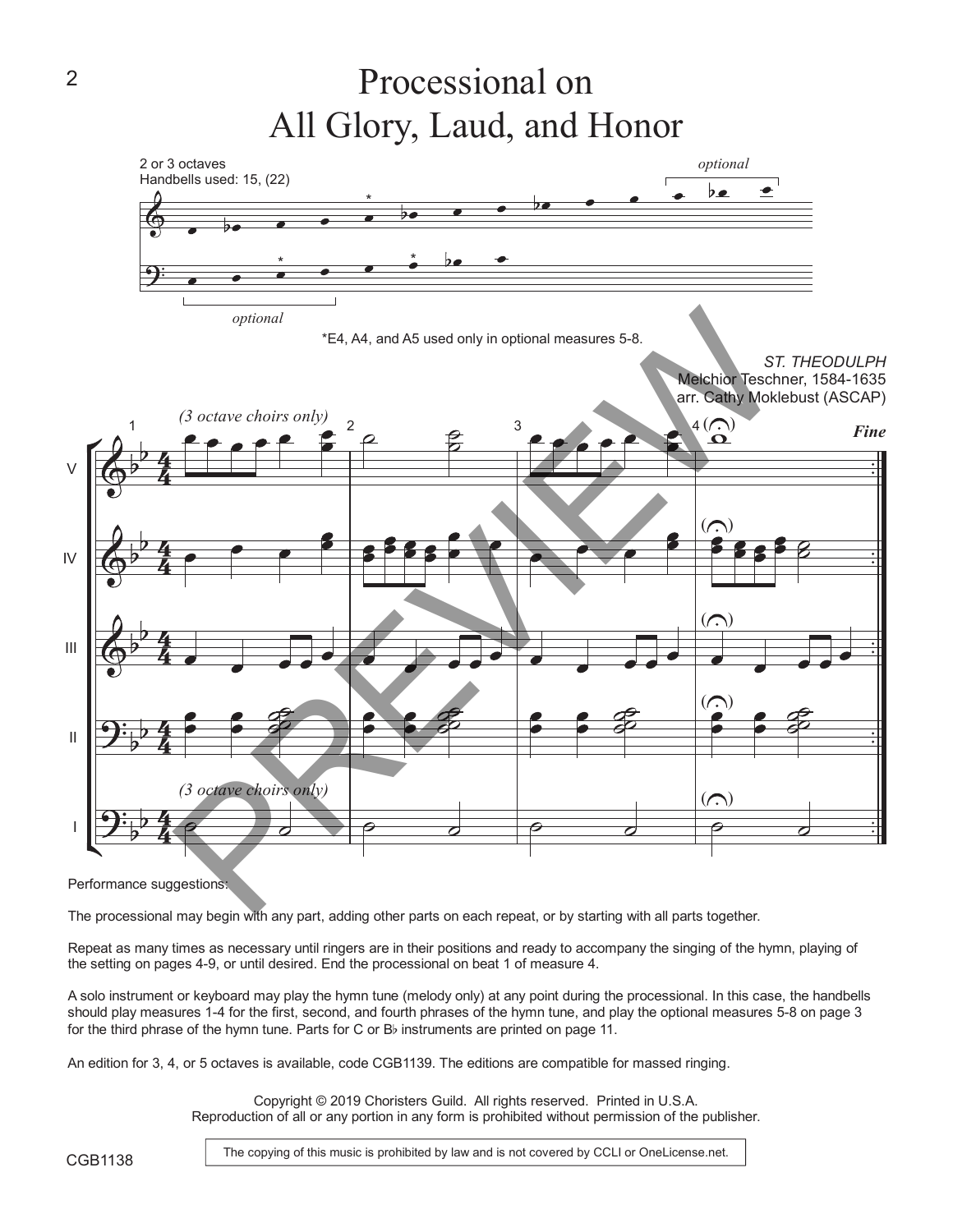All Glory, Laud, and Honor



Performance options:

This arrangement may be played by handbells alone, with or without instrument and/or congregational singing.

The refrains and stanzas may be used to accompany congregational singing. This is a standard harmonization found in many hymnals, and the keyboardist may play right from the hymnal. Use the refrains and stanzas referenced below as desired on the various stanzas and refrains of the hymn. If desired, the optional introduction (measures 1-6) and the optional ending (measures 47-50) may be omitted when used for congregational singing.

For reference:

- **A** - Standard Refrain
- **B** - Standard Stanza
- **C** - Standard Refrain
- **D** - Enhanced Stanza
- **E** - Enhanced Refrain

This setting may follow the "Processional on All Glory, Laud, and Honor" printed on pages 2-3.

Parts for optional C or B<sub>b</sub> instruments are printed on pages 12-15.

Copyright © 2019 Choristers Guild. All rights reserved. Printed in U.S.A. Reproduction of all or any portion in any form is prohibited without permission of the publisher.

CGB1138

The copying of this music is prohibited by law and is not covered by CCLI or OneLicense.net.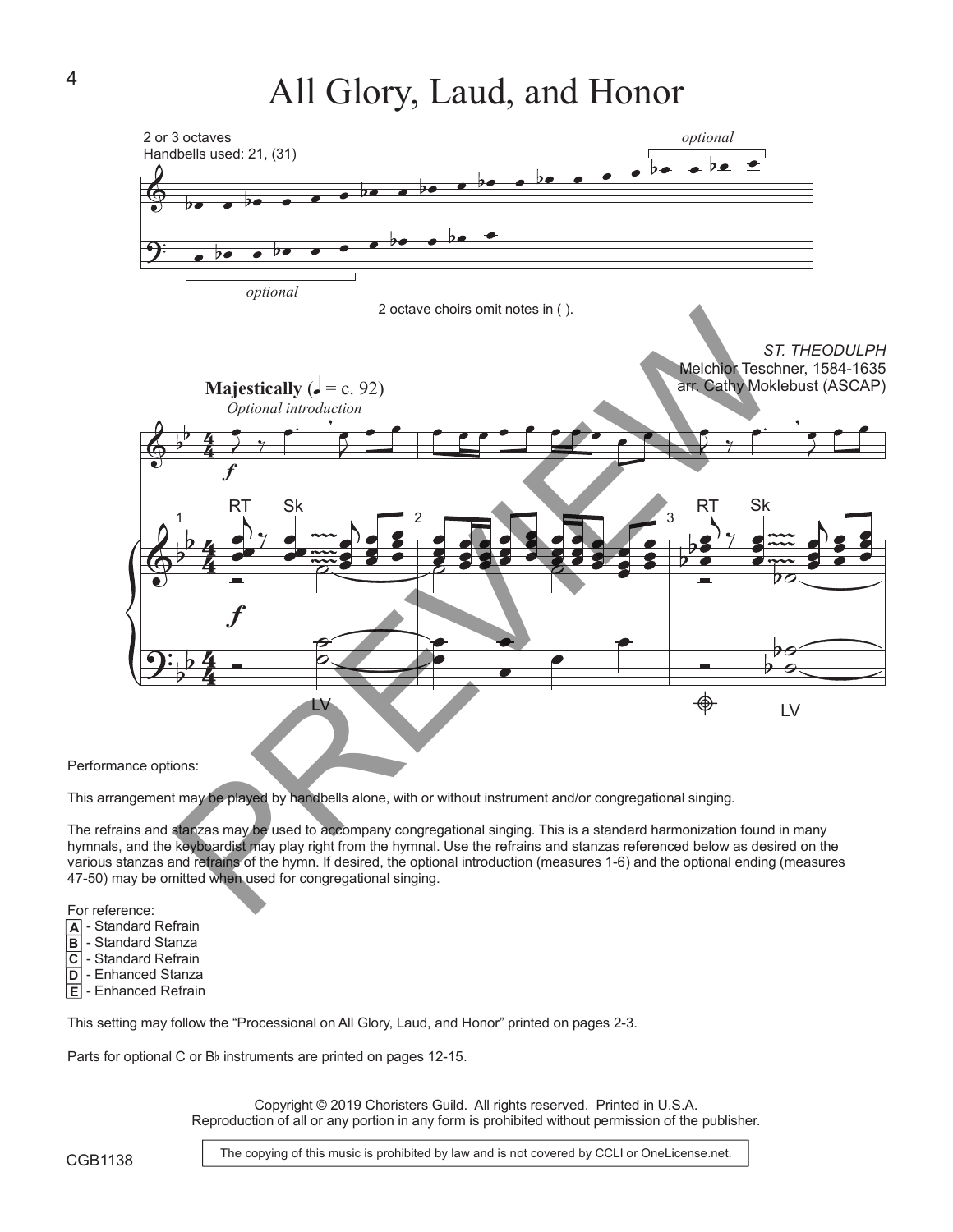





5

CGB1138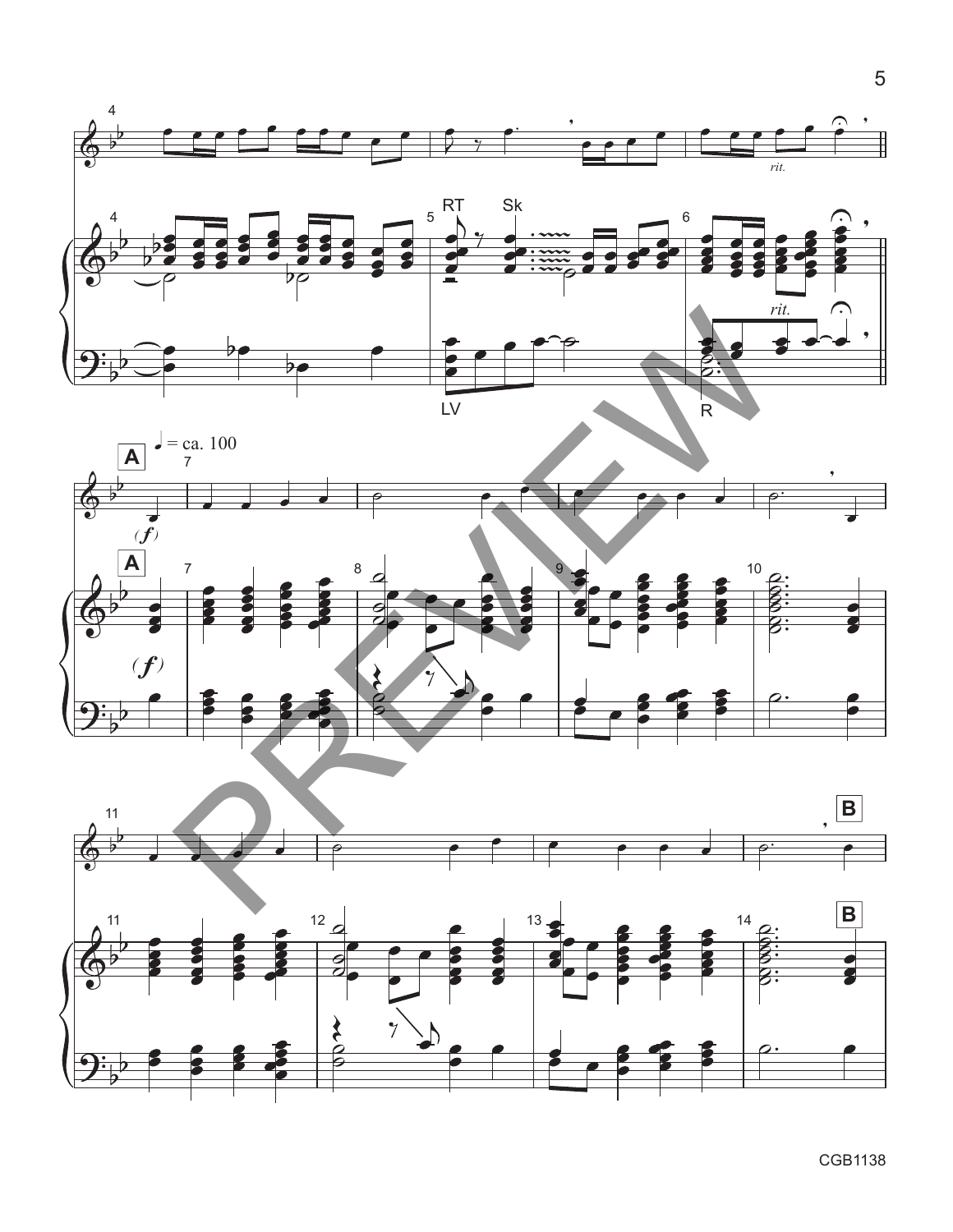